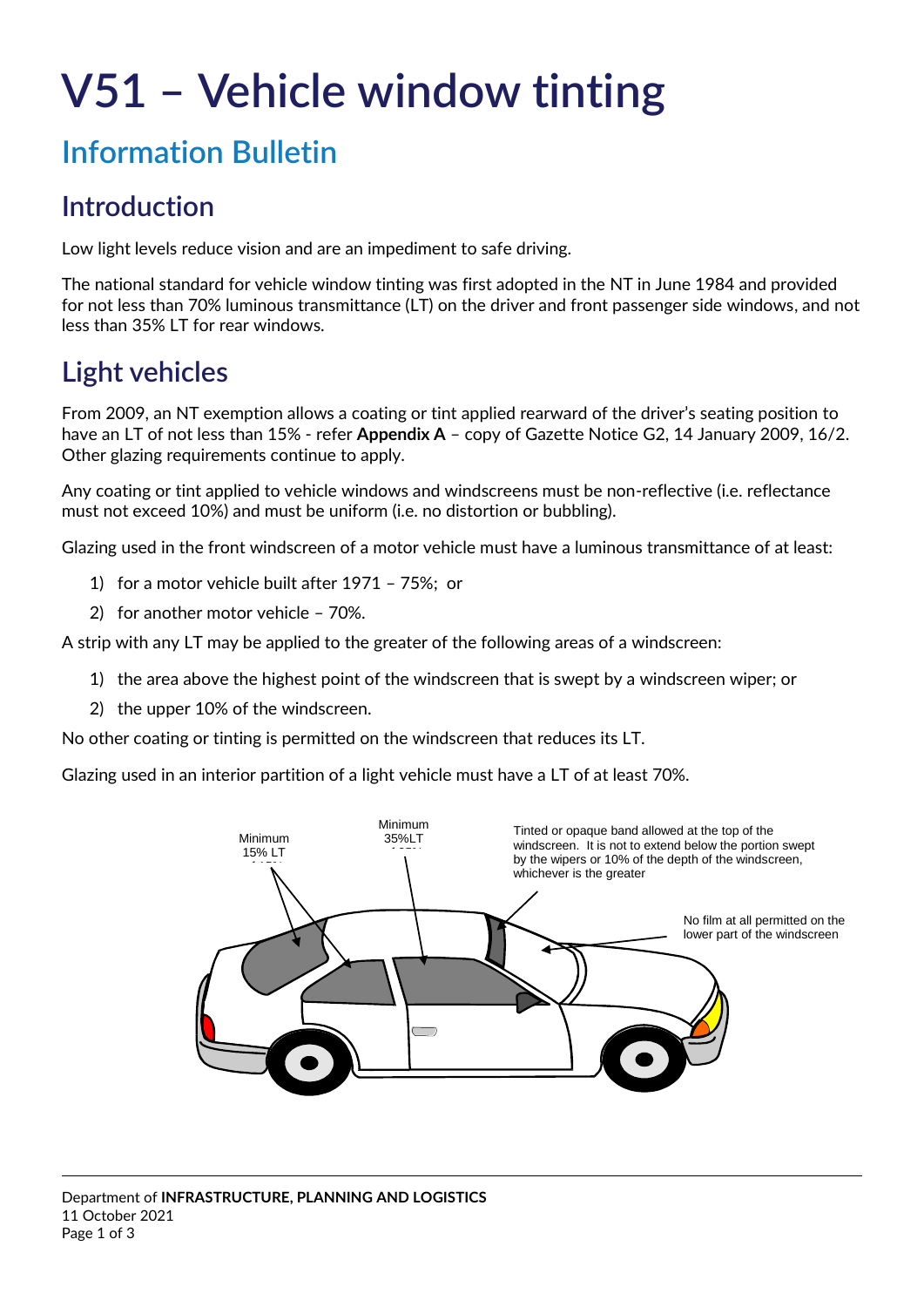# **V51 – Vehicle window tinting**

Any in-service goods carrying vehicle that has glass panels (glazing) fitted in lieu of solid panels, or a bus which has glazing fitted in positions that are not required for vision when controlling the vehicle, may tint these glass panels to any LT percentage to meet operational needs.

Any vehicle fitted with window tint with a LT of less than 70% must have external rear vision mirrors fitted to both sides of the vehicle.

## **Heavy vehicles (over 4.5 tonne GVM)**

From 2014, an NT exemption removes LT requirements for any glazing rearward of the driver's seating position – refer **Appendix B** – copy of Gazette Notice S119, 26 November 2014. Other glazing requirements continue to apply.

A coating or tint applied on the driver and front passenger side windows must have a resultant LT of **not less than 35%.**

Any coating or tint applied to vehicle windows and windscreens must be non-reflective (i.e. reflectance must not exceed 10%) and must be uniform (i.e. no distortion or bubbling).

Glazing used in the front windscreen of a motor vehicle must have a luminous transmittance of at least:

- 1) for a motor vehicle built after 1971 75%; or
- 2) for another motor vehicle 70%.

A strip with any LT may be applied to the greater of the following areas of a windscreen:

- 1) the area above the highest point of the windscreen that is swept by a windscreen wiper; or
- 2) the upper 10% of the windscreen.

No other coating or tinting is permitted on the windscreen that reduces its LT.

External rear vision mirrors must be fitted on both sides of the vehicle which comply with the regulations

Glazing must not have a reflectance of more than 10%.

#### **Note**:

- i. Refer **Appendix A** Gazette Notice G2, 14 January 2009, 16/2 Exemption from Motor Vehicle (Standards) Regulations.
- ii. Refer **Appendix B** Gazette Notice S119 "Heavy Vehicle Window Tint Exemption" published on 26 November 2014.
- iii. NT registered vehicles transferring registration to another jurisdiction will need to comply with the requirements of that jurisdiction.

## **More Information**

For more information, contact the department on 08 8924 7157 or email [vehiclestandards.mvr@nt.gov.au](mailto:vehiclestandards.mvr@nt.gov.au)